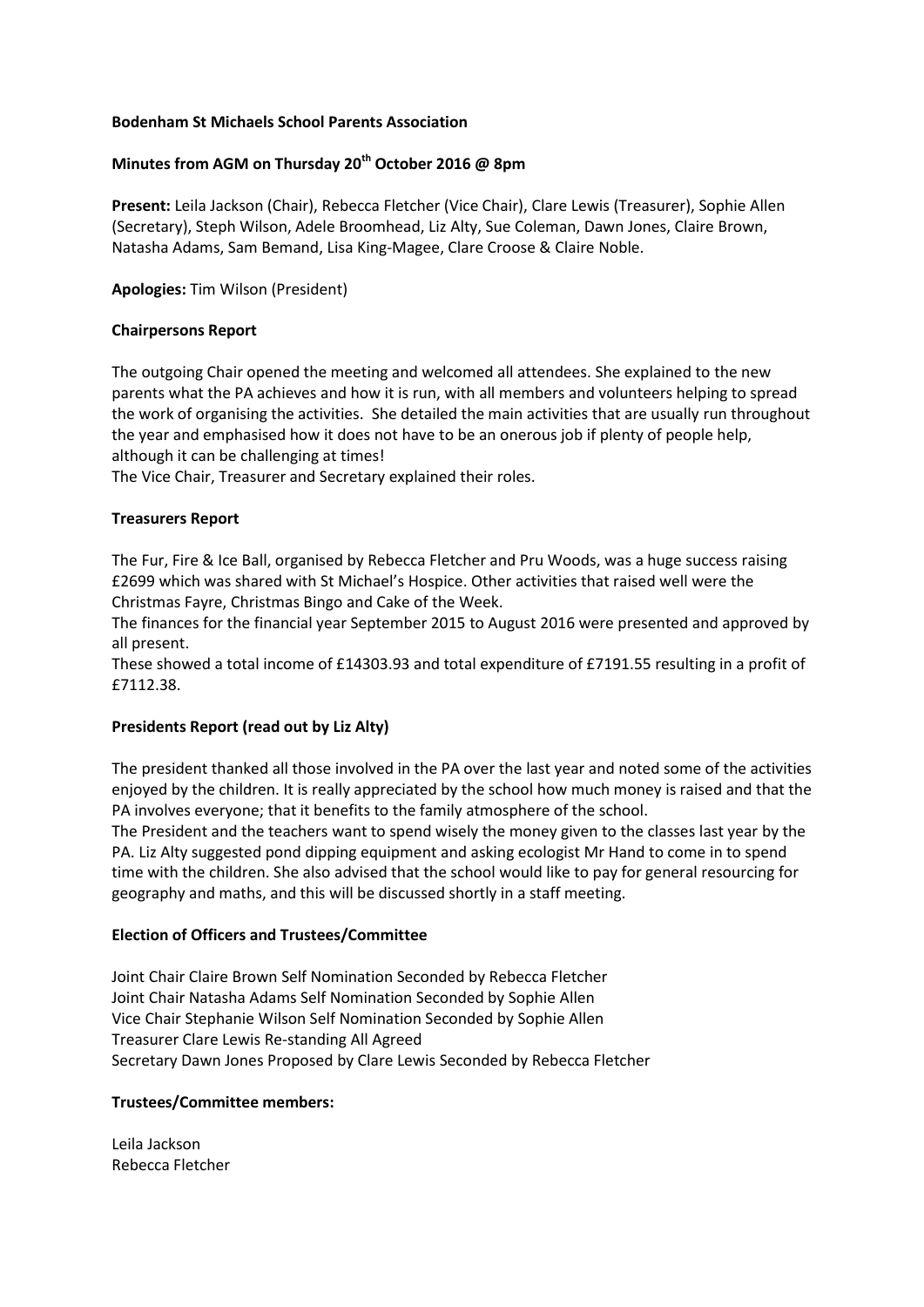Sam Bemand Clare Croose Lisa King-Magee

When Clare Lewis completes the Annual Return all trustees/committee members will be asked if they wish to stay on before the return is completed.

### **- PA. St Michaels Bodenham Continued minutes from AGM on 20th October, 2016**

- XMAS FAYRE...decided on Wednesday 7th Dec after school pantomime not on a Saturday or after school fate.
- XMAS DISCO... Wednesday 14th Dec.. PTA will pay for event, Clare Lewis happy to organise.
- $\bullet$  XMAS HAMPERS. Agreed to continue with this. More discussion at Christmas pta meeting  $3_{rd}$ Dec.
- XMAS BINGO…cancelled but suggested to hold event in Jan or Feb 2017 or maybe a valentines bingo.
- DECORATIONS..yes Leila will organise a date.
- XMAS CARDS..completed Natasha will distribute.
- XMAS FAYRE..to be discussed at further meeting 3rd Nov 16
- NEW IDEAS..Natasha Adams will set up account for the PA will receive a % of funds with website shopping
- DUCK RACE..Clare lewis will talk to "Vicky" for location of event..ideas for event bbq,pin-intrest board,snail racing,mouse racing…equipment..guttering.
- SPORTS RELIEF/CHILDREN IN NEED. Penny line, wrist badges, children wear spots.
- MOTHERS DAY…Clare Lewis to supply chocolates pta donation. Consider fathers day in gift in June…consider a pamper evening with beauty therapists nails, massage ect
- **EASTER BINGO..6th April 17 at school. Same lines as last year lucky dip included.**
- SCAVENGER HUNT…to be discussed closer to date
- PARENTS DAY CLEAN UP. Discussed will be looked into regarding insurance
- LINKS WITH TANZANIA. Suggested see through pipe to fill with coins in main hall of school and bigger display in hall to make parents more aware of link.
- PUDDING EVENING…date to be arranged for later in 2017, maybe incorporate rounders match.
- OPEN TO FLOOR/NEW IDEAS…compete with other schools (Burley Gate) tug of war, bbq fundraiser half and half proceeds. Flicks in sticks at Bodenham Hall.. dvd after school for kids "movie Monday" certificate U, last Monday of half term….Thai evening.